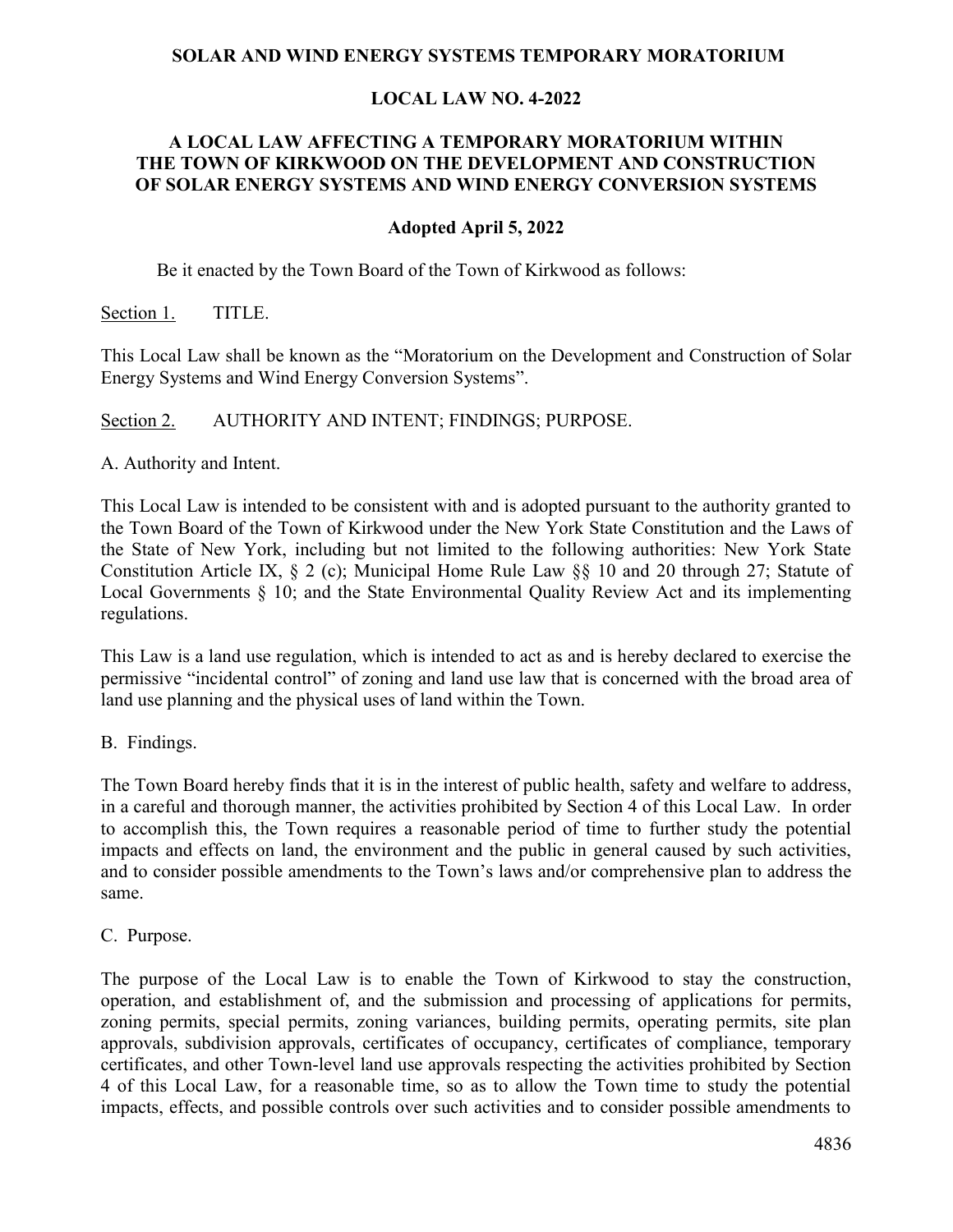the Town's laws and/or comprehensive plan to address the same. The Town Board finds that a moratorium of six (6) months duration, coupled with an "unnecessary hardship" variance procedure and a provision for the "grandfathering" of legal, pre-existing non-conforming uses, will achieve an appropriate balance of interests between (i) the need to safeguard public health, safety and welfare, as well as the character and other resources of the Town of Kirkwood; and (ii) the rights of individual owners.

### Section 3. DEFINITIONS.

For purposes of this Local Law, the following terms shall have the meanings respectively set forth below:

METEOROLOGICAL TOWER (MET Tower) --- A tower used solely for the measure of meteorological data such as temperature, wind speed, and wind direction.

PERSON --- Any individual, public or private corporation for profit or not for profit, association, partnership, limited liability company, limited liability partnership, firm, trust, estate, and any other legal entity whatsoever which is recognized by law as the subject of rights and duties.

SOLAR ENERGY EQUIPMENT --- Electrical material, hardware, inverters, conduit, or any other electrical and photovoltaic equipment associated with the production of electricity.

SOLAR ENERGY SYSTEM --- The components and subsystems required to convert solar energy into electric energy suitable for use and to collect, store or deliver such converted electrical energy. The term includes, but is not limited to, Solar Panels, Solar Energy Equipment, substations, energy storage facilities and all other accessory facilities related/appurtenant thereto. The term also includes all solar energy systems regulated by Local Law 1 of the Year 2017 entitled "A Local Law to Regulate Solar Energy Systems, Solar Collection Systems, and Solar Energy Production Facilities (Solar Farms)".

SOLAR PANEL --- A photovoltaic device capable of collecting and converting solar energy into electricity.

SOLAR AND WIND ENERGY ACTIVITIES --- Any and all activities related to the development, permitting, siting and/or construction of energy production facilities utilizing wind or solar power, including but not limited to MET Towers, Wind Energy Conversion Systems, Solar Energy Systems, and the siting and construction of all accessory, supporting and related infrastructure such as transmission lines, substations, etc. This includes any activities related to the special permitting of wind turbines under Section 503.10 of the Zoning Code and the permitting of solar energy systems under Local Law 1 of the Year 2017 entitled "A Local Law to Regulate Solar Energy Systems, Solar Collection Systems, and Solar Energy Production Facilities (Solar Farms)".

TOWN --- The Town of Kirkwood, Broome County, New York.

TOWN BOARD --- The Town Board of the Town of Kirkwood.

WIND ENERGY CONVERSION SYSTEM (WECS) --- The components and subsystems required to convert wind energy into electrical energy suitable for use and to collect, store or deliver such converted electrical energy. This term includes, but is not limited to, Wind Turbines, substations, energy storage facilities and all other accessory facilities related/appurtenant thereto.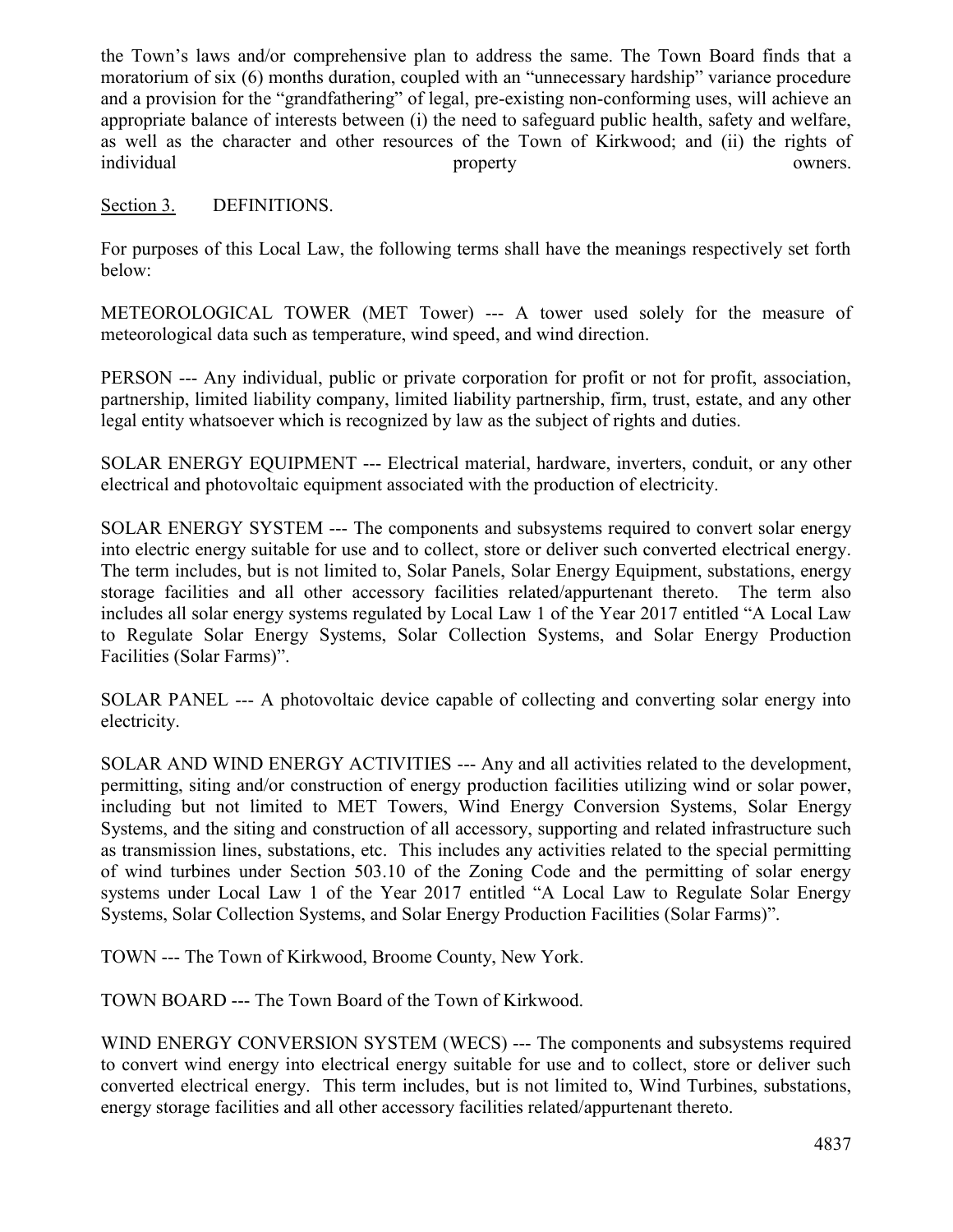WIND TURBINE --- Any tower, pole or other structure, whether attached to a building, guyed, or freestanding, designed to be used for the support of a rotor that consists of blades and hub, as well as a nacelle and generator for producing electricity. This includes all wind turbines permitted by Section 503.10 of the Zoning Code.

# Section 4. MORATORIUM AND PROHIBITION.

A. From and after the effective date of this Local Law, no application for a permit, zoning permit, special permit, zoning variance (except as contemplated by Section 7 of this Law), building permit, site plan approval, subdivision approval or any other Town-level approval shall be accepted, processed, approved, approved conditionally, or issued for the construction, establishment, use or operation upon any land, body of water, building or other structure located within the Town any of the following: (i) Solar Energy Systems; (ii) Solar Energy Equipment; (iii) MET Towers; (iv) WECS; (v) Solar and Wind Energy Activities.

B. From and after the effective date of this Local Law, no Person shall use, cause, or permit to be used, any land, body of water, building or other structure located within the Town for any of the following: (i) Solar Energy Systems; (ii) Solar Energy Equipment; (iii) MET Towers; (iv) WECS; (v) Solar and Wind Energy Activities.

C. This moratorium and prohibition shall be in effect beginning on the effective date of this Local Law and shall expire on the earlier of (i) that date which is six (6) months after said effective date, or (ii) the effective date of a duly enacted repeal of this Local Law.

D. This moratorium and prohibition shall apply to all real property within the Town.

E. Under no circumstances shall the failure of the Town Board or the Town Code Enforcement Officer to take any action upon any application for a permit, zoning permit, special permit, zoning variance, building permit, site plan approval, subdivision approval, or other Town-level approval constitute an approval by default or an approval by virtue of expiration of time to respond to such application.

### Section 5. PENALTIES.

A. Compliance Orders. The Code Enforcement Officer is authorized to order, in writing, the remedying of any condition or activity found to exist in violation of this Local Law. If the condition or activity is not remedied after the issuance of a compliance order, then an appearance ticket may be issued as provided hereinafter.

[B.](http://ecode360.com/?custId=MA2200&guid=9286251&j=23) Appearance Tickets. The Code Enforcement Officer is authorized to issue appearance tickets for any violation of this Local Law. Any person who violates any provision of this Local Law shall be deemed guilty of a violation and, upon conviction thereof, shall be subject to a fine of not more than \$250 or to imprisonment for not more than 15 days, or both such fine and imprisonment. Each week's continued violation shall constitute a separate, additional violation.

C. Civil Penalty. In addition to those penalties prescribed herein, any person who violates any provision of this Local Law shall be liable to a civil penalty of not more than \$2,500 for each day or part thereof during which such violation continues. The civil penalties provided by this section shall be recoverable in a civil action instituted in the name of the Town of Kirkwood.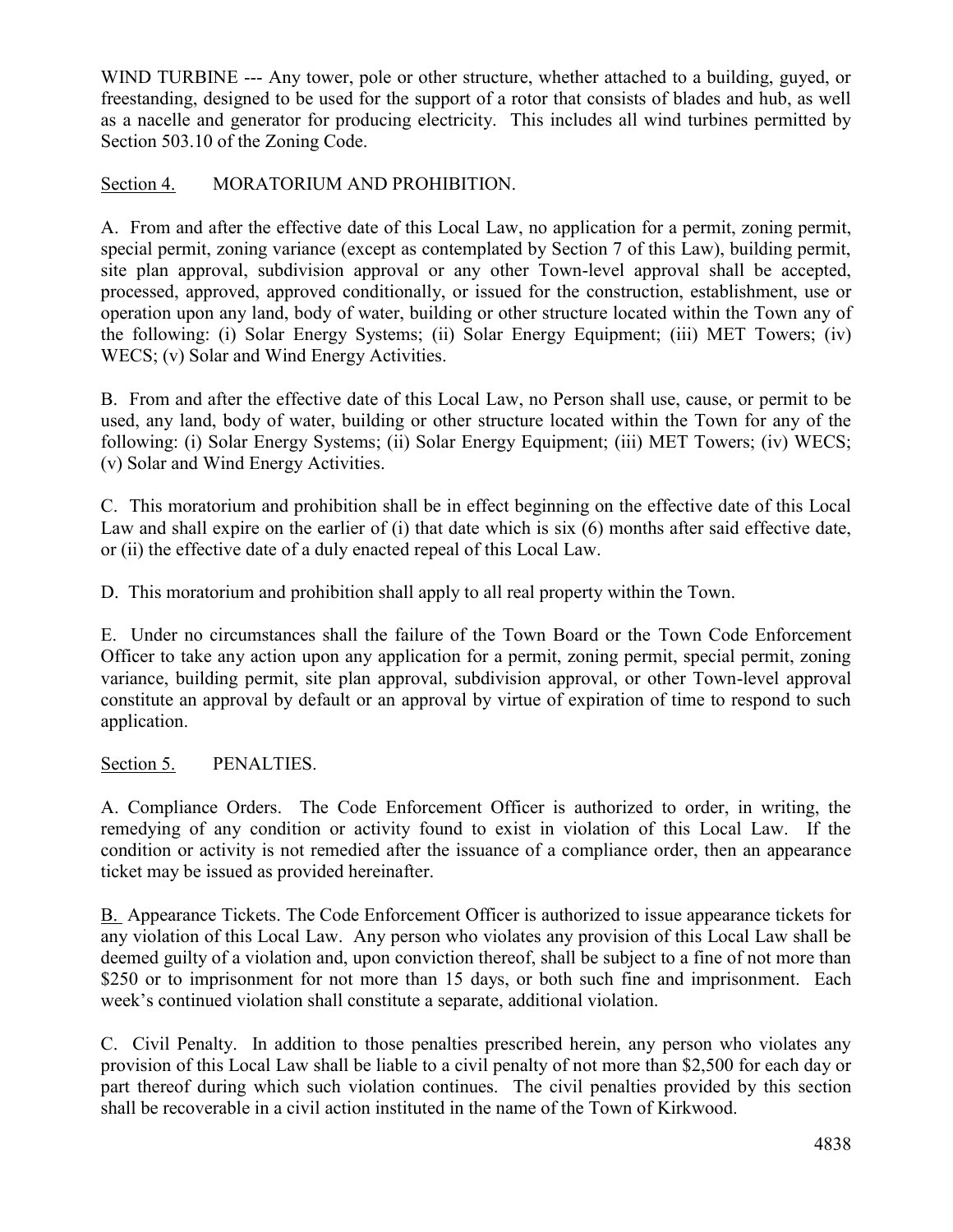D. Injunctive Relief. An action or proceeding may be instituted in the name of the Town of Kirkwood, in a court of competent jurisdiction, to prevent, restrain, enjoin, correct, or abate any violation of, or to enforce, any provision of this Local Law. No action or proceeding described in this subdivision shall be commenced without the appropriate authorization from the Town Board.

E. Remedies Not Exclusive. No remedy or penalty specified in this section shall be the exclusive remedy or penalty available to address any violation of this Local Law. Any remedy or penalty specified in this section and/or any other remedy or penalty provided by law, may be pursued at any time, whether prior to, simultaneously with, or after the pursuit of any other remedy or penalty specified in this section. In addition to the above-provided remedies, the Town Board may also seek reimbursement to the Town for costs incurred by the Town in identifying and remedying each violation, including but not limited to, reasonable attorney's fees.

## Section 6. GRANDFATHERING OF LEGAL, PRE-EXISTING NON-CONFORMING USE.

Notwithstanding any provision hereof to the contrary, any Solar Energy Systems or Wind Energy Conversion Systems in the Town that have been duly approved as of the effective date of this Local Law, which are being operated in accordance with all applicable laws and regulations and in compliance with all valid permits required to be issued by the New York State Department of Environmental Conservation ("DEC") and all other federal, state and local regulating agencies, shall be considered a pre-existing, non-conforming use and shall be allowed to continue, subject, however, to the provisions of this Section.

Any expansion of a lawful, pre-existing nonconforming use shall not be grandfathered under this Section, and instead shall in all respects be prohibited as contemplated by Section 4 hereof. "Grandfathered" and lawful pre-existing uses neither have nor possess any right to expand such non-conforming use, whether above or below ground, and no such right shall be deemed, construed, or implied to exist.

### Section 7. HARDSHIP USE VARIANCE.

The Zoning Board of Appeals is hereby authorized to accept and review (after public notice and hearing and in accordance with the requirements of law and of this Local Law) requests for a hardship use variance from application of the provisions of this Local Law by any Person aggrieved hereby.

No such use variance shall be granted without a showing by the applicant that applicable regulations and restrictions have caused unnecessary hardship. In order to prove such unnecessary hardship the applicant shall demonstrate that for each and every permitted use under the zoning regulations for the particular district where the property is located: (i) the applicant cannot realize a reasonable return, provided that lack of return is substantial as demonstrated by competent financial evidence; (ii) that the alleged hardship relating to the property in question is unique, and does not apply to a substantial portion of the district or neighborhood; (iii) that the requested use variance, if granted, will not alter the essential character of the neighborhood; and (iv) that the alleged hardship has not been self-created.

In the event a hardship use variance from the provisions of this Local Law is granted to the applicant, the applicant shall be required to comply with all provisions of the Town's then applicable land use laws and other laws and regulations. The Zoning Board, in the granting of a